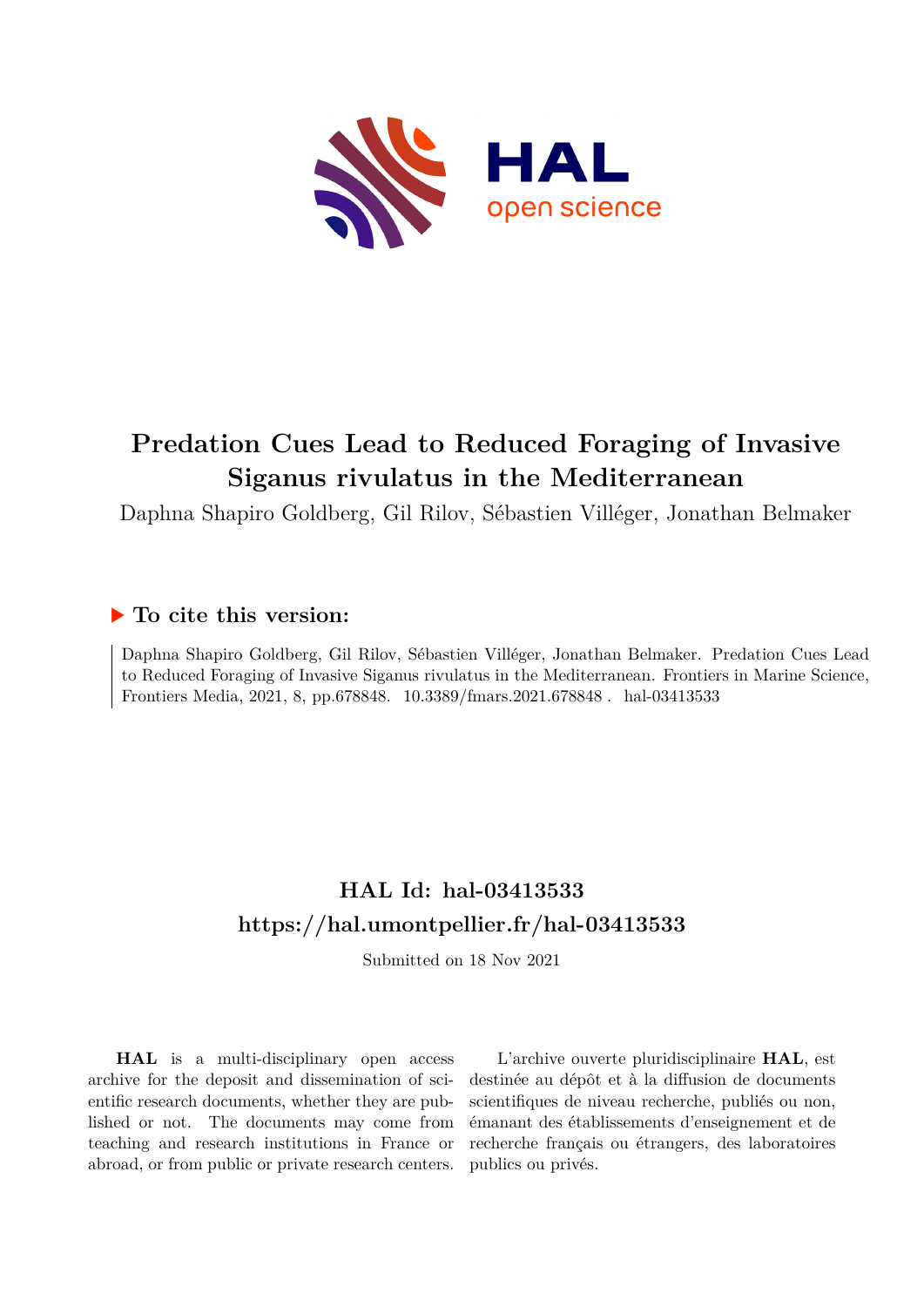



# Predation Cues Lead to Reduced Foraging of Invasive *Siganus rivulatus* in the Mediterranean

*Daphna Shapiro Goldberg1 \*, Gil Rilov2, Sébastien Villéger3 and Jonathan Belmaker1,4*

*<sup>1</sup> George S. Wise Faculty of Life Sciences, School of Zoology, Tel Aviv University, Tel Aviv-Yafo, Israel, <sup>2</sup> National Institute of Oceanography, Israel Oceanographic and Limnological Research, Tel-Shikmona, Israel, <sup>3</sup> MARBEC, Université de Montpellier, CNRS, IRD, IFREMER, Montpellier Cedex 5, France, <sup>4</sup> The Steinhardt Museum of Natural History, Tel Aviv University, Tel Aviv-Yafo, Israel*

Invasive species are one of many anthropogenic challenges to maintaining a healthy marine ecosystem. Two rabbitfish species (*Siganus rivulatus* and *Siganus luridus*) are among the more successful migrants from the Red Sea to the Mediterranean, where their intense foraging has caused damage to the algae community, thus reducing primary production and habitat complexity, and impacting nurseries for early life stages. Anecdotal evidence suggests that the impact of rabbitfish on algae is lower in Marine Protected Areas (MPAs) although rabbitfish densities are similar in protected and fished areas. One explanation could be that fear of predators, more often present inside MPAs and an important component of a healthy marine ecosystem, reduces the ecological impacts of rabbitfish. This research aimed to test if such fear effects do occur in rabbitfish. Using controlled mesocosm experiments, we tested *S. rivulatus* reactions to two chemical predation cues: chemical alarm cues released from a recently killed conspecific fish, and water-borne cues from a tank with a live grouper predator, *Epinephelus marginatus.* We found that rabbitfish significantly reduce their overall food consumption as well as their bites per minute when exposed to the alarm cue, but not when exposed to the grouper water cue. These results support the idea that MPAs, which effectively increase the density of large piscivores and hence predation, can mitigate the impact of invasive herbivorous species. If the mesocosm results can scale up to natural systems, predation cues may be artificially introduced to other target areas in order to reduce rabbitfish grazing outside reserves. Thus, this study provides information that can be used to manage the ecological impacts caused by invasive rabbitfish, both inside and outside of marine reserves.

Keywords: invasive species, predator effects, foraging, rabbitfish, MPA, siganus

## INTRODUCTION

The Mediterranean Sea is under an ongoing invasion by hundreds of exotic species, in large part due to the opening of the Suez Canal in 1869 (Belmaker et al., 2009; Katsanevakis et al., 2014; Galil et al., 2015; Castellanos-Galindo et al., 2020; Golani, 2021). Successful alien species exhibit a diversity of ecological traits that may enable them to become established in the Mediterranean Sea (Belmaker et al., 2013; Azzurro et al., 2014; Givan et al., 2017). Two exotic herbivorous fishes, *Siganus luridus* and *Siganus rivulatus* (commonly known as rabbitfish), are among the more successful migrants

## **OPEN ACCESS**

#### *Edited by:*

*Jason Michael Hall-Spencer, University of Plymouth, United Kingdom*

### *Reviewed by:*

*Daniele Ventura, Sapienza University of Rome, Italy Alice Mirasole, Anton Dohrn Zoological Station, Italy*

> *\*Correspondence: Daphna Shapiro Goldberg Daphna2@mail.tau.ac.il*

#### *Specialty section:*

*This article was submitted to Marine Biology, a section of the journal Frontiers in Marine Science*

*Received: 10 March 2021 Accepted: 14 June 2021 Published: 05 July 2021*

#### *Citation:*

*Shapiro Goldberg D, Rilov G, Villéger S and Belmaker J (2021) Predation Cues Lead to Reduced Foraging of Invasive Siganus rivulatus in the Mediterranean. Front. Mar. Sci. 8:678848. doi: 10.3389/fmars.2021.678848*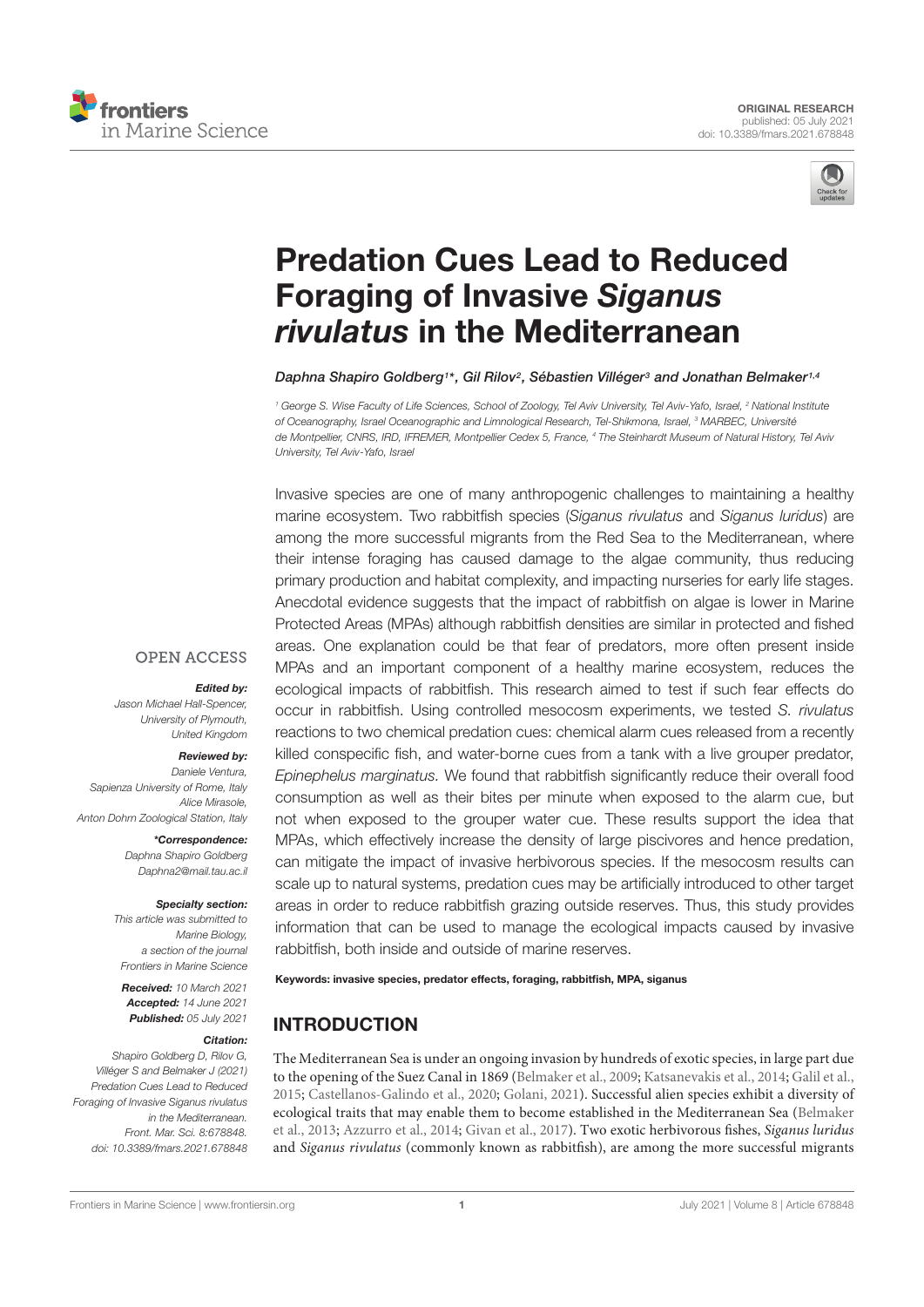from the Red Sea to the Eastern basin of the Mediterranean (Coll et al., 2010; Golani, 2010; Pickholtz et al., 2018). These species of rabbitfish are among the alien species most threatening to biodiversity in the Mediterranean (Roy et al., 2019). Rabbitfish are efficient herbivores, a trait that plays a key role in supporting the health of coral reefs by controlling harmful algae growth (Fox and Bellwood, 2013; Brandl and Bellwood, 2014). In the Mediterranean, however, their grazing habits have had a detrimental effect, creating barren reefs in areas that were once abundant algal forests (Sala et al., 2011; Verges et al., 2014; Yeruham et al., 2020). Rabbitfish have also been observed to graze on both established algae and on turf which contains macroalgal recruits (Verges et al., 2014), in contrast to native Mediterranean herbivores who feed primarily on adult macrophytes. All of this disturbs the larger ecological community that depends on macroalgae and seagrass for many ecosystem functions, including primary production, nutrient recycling, habitat formation, and nurseries for many marine species (Mineur et al., 2015; Teagle et al., 2017) and leads to a shift in ecosystem functions (Rilov et al., 2020).

Mediterranean coastal ecosystems are often heavily overfished, with top predators disproportionally targeted (Jennings and Kaiser, 1998). MPAs have been established in many places around the Mediterranean basin (Claudet et al., 2020). Marine Protected Area with the highest protection level have had a strong positive impact on the density and biomass of high trophic level species (Giakoumi et al., 2017). For instance, in a series of surveys of marine nature reserves in Israel, higher numbers and larger density of groupers (*Epinephelus costae*, *Epinephelus marginatus*, and *Mycteroperca rubra*) were observed inside marine reserves (Lazarus et al., 2020). Mediterranean groupers are predators of rabbitfish (Aronov and Goren, 2008) and thus can potentially cull the population of prey fish through consumption. But, in the same MPAs surveyed, there were also high numbers of rabbitfish inside reserves, similar to the numbers outside reserves (Rilov et al., 2018; Lazarus et al., 2020).

Despite the high presence of rabbitfish, reef surfaces inside MPAs have a higher cover of marine macrophytes than in unprotected adjacent habitats (Rilov et al., 2018), suggesting reduced grazing pressure. Trophic cascades can be triggered by a reduction in prey density or by changes in prey behavior. Thus, Rilov et al. (2018) proposed that while the higher predator (grouper) density inside MPAs might not significantly affect rabbitfish density, it may reduce rabbitfish grazing activity through fear of predation, i.e., by influencing their behavior. However, this hypothesis has never been experimentally tested.

What and where fish graze can be influenced by predation risk since animals must balance the need for food with the need for safety (Hammerschlag et al., 2010). One of the ways in which predators modify prey behavior is by creating a "landscape of fear" that impacts foraging activities (Laundre et al., 2010; Catano et al., 2016). For example, prey may hide in refuges to avoid predation thereby reducing their time spent foraging in risky areas (Orrock et al., 2013). Some species of rabbitfish have developed social strategies to assist in foraging under the threat of predation, such as the formation of adult pair-bonds where one member grazes while the other remains on watch (Woodland,

1990; Brandl and Bellwood, 2015). This strategy decreases their predation risk but also reduces each individual's foraging time. Changes in foraging behavior may negatively impact the fitness of the prey by lowering their food intake or requiring them to divert resources away from reproduction. However, empirical evidence suggests that there is a high variance in whether and how strongly prey is affected by these changes (Sheriff et al., 2020).

Any change in foraging strategies would also impact the prey's resources (Peacor and Werner, 1998). These non-consumptive interactions (Abrams, 1995) have been shown to amplify through food chains, especially in the marine environment, and often have a higher impact on the resources of the prey than on the prey themselves (Werner and Peacor, 2003; Preisser et al., 2005; Rasher et al., 2017). One example of a non-consumptive trophic cascade is the impact of a generalist fish predator, the Señorita (*Oxyjulis californica)*, on habitat-forming feather boa kelp. The presence of the Señorita fish has been shown to suppress the grazing of limpets, thereby reducing kelp frond loss (Haggerty et al., 2018). Improving predator stock has been suggested as a successful strategy to aid in the restoration of key algae species by limiting the grazing pressure of herbivores (Gianni et al., 2018). However, changes in grazing patterns under threat of predation have not been shown specifically for rabbitfish.

Behavioral changes only occur when prey can detect predatory cues in their environment (Brown et al., 1999; Luttbeg and Trussell, 2013). Prey responses can be triggered by different stimuli including chemical cues, something particularly common in the marine environment (Chivers and Smith, 1998; Wisenden, 2000). Chemical cues may be released by the predator, or by other prey animals when they are attacked ("chemical alarm cues"). For example, rusty crayfish (*Faxonius rusticus*) changed their foraging behavior when exposed to water-borne odors of largemouth bass (Wood et al., 2018). In addition, reef urchins (*Echinometra viridis)* were shown to reduce grazing in response to crushed conspecific cues (Dunn et al., 2018). The ability to quickly and accurately identify predators is key to prey fitness, can be based on many different environmental cues, and may even be learned from experience (Mitchell et al., 2011).

This research aims to experimentally test how rabbitfish food acquisition activities are affected by the presence of a predator, using predator-related stimuli and predation alarm cues. We predict that in the presence of predation cues, rabbitfish will display lower overall consumption, as well as a lower bite rate. Understanding how the presence of predators changes the foraging behavior of these invasive fish can help scientists and conservationists enhance the protection and restoration of healthy ecosystems by reducing the damage caused by overgrazing.

## MATERIALS AND METHODS

## Experimental Design

To measure rabbitfish foraging behavior with and without predation cues, we conducted experiments using mesocosms with flow-through seawater to allow near-real sea conditions.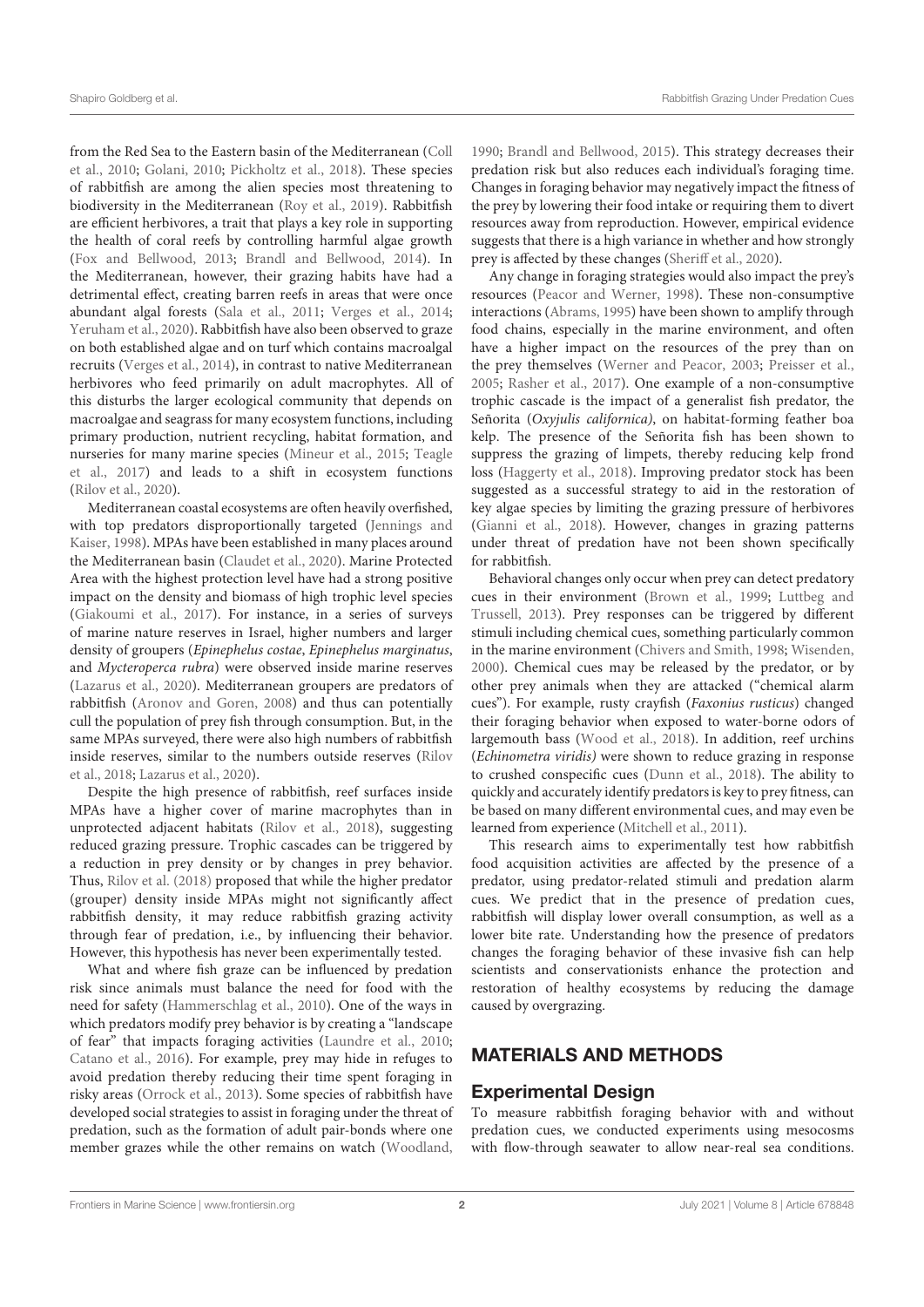Mesocosms have been shown to be useful models for measuring ecological functions (Brown et al., 2011). We conducted the experiments at the Israel Oceanographic and Limnological Research (IOLR) facility in Haifa during the fall of 2019 and the summer of 2020.

To create mesocosms for the experiment, we used four large plastic containers measuring  $1.12 \times 1.12 \times 0.8$  m. For each container, we drilled a hole on the bottom of the tank for a drain, and a hole on the side of the tank for water outflow. We connected each tank to a water intake pipe and a water outflow pipe. Water in the tanks was supplied by the IOLR's constant flow-through system, allowing fresh sea water to circulate in and out of the tanks, thereby mimicking sea conditions. We also connected air inflow tubes with a diffuser in each tank to ensure an oxygen rich environment for the fish.

We collected adult *S. rivulatus* from the shallow reefs near IOLR and acclimated them to the experimental conditions before the experiment began. The fish were collected at night with hand nets by SCUBA divers and snorkelers. The acclimation period was between six (in 2019) and two (in 2020) months. We considered the fish acclimated when they began to eat regularly, quantified by the fish consuming at least 80% of the food within 5 h of feeding, when fed every other day. Once acclimated, we introduced between 4 and 5 small adult fish (rabbitfish are schooling fish, and placing one individual per tank might add stress), with an average length of  $16-17$  cm ( $\pm$  3.4, SD), into each of four mesocosms. In the 2019 experiments, we distributed the fish between tanks in a way that resulted in a similar overall combined foraging rate between tanks. In the 2020 experiments, we measured the total length of each fish prior to introduction into the experiment tanks to ensure a similar overall biomass of fish between tanks.

The aim of the experiments was to determine if, and by how much, rabbitfish foraging behavior changes in the presence of signs of potential predation risk. To analyze this, we tested the reaction of the rabbitfish *S. rivulatus* to two different chemical cues by (1) introducing pieces of a recently killed conspecific fish into the tanks (hereafter *alarm cue*) and (2) exposing the fish to water from the holding tank of a live predator (hereafter *grouper water*). For the *alarm cue* we sacrificed one of the extra fish from a holding tank, cut the body into three equal pieces, and introduced one piece (sealed in a mesh bag) into each treatment tank. For the *grouper water* experiments, we simulated the threat of predation by using water from a tank holding a live predator (*E. marginatus*). We introduced approximately 60 liters of "grouper water" into each treatment tank as the predation risk cue.

For each experiment we used 4 tanks, with predation cues used in 3 tanks and the fourth tank left as a control (**Figure 1**). Each repetition ran for 7 days, during which we fed the fish every other day to allow time for the fish to become hungry between feedings. For the first six days the fish were allowed to forage without any predation cue. On the last day of each experiment, we added an *alarm cue* or *grouper water* cue into the treatment tanks (**Figure 1**). We measured two variables on days three, five, and seven of each experiment. The first was the amount of food foraged over specific periods of time as a measure of the fish's overall grazing impact. The second was the effort the rabbitfish spent foraging measured by bite rate per minute. See details below under section "Grazing quantification". In order to measure grazing behavior without disrupting the fish by the presence of an observer (rabbitfish are highly timid in the presence of humans), we set up online surveillance cameras inside waterproof transparent boxes in each tank.

We included two types of controls in the experimental design. The first type of control was the tanks to which we did not apply any predation risk cues (**Figure 1**). These functioned as a global control for any external impacts that might confound the results, such as the effects of surrounding conditions (e.g., weather or water supply). The second type of control was on the individual tank-level, by calculating the difference in bite rate and overall food foraged between two days of the experiment where there was no predation cue ("baseline," days 3 and 5) compared to the difference between days when we introduced the predation risk cue ("predation cue," days 5 and 7). This approach controlled for variation in fish behavior between tanks. See **Figure 1** for a graphical workflow summarizing the main steps taken within each repetition.

To increase independent replication, we repeated the *alarm cue* treatment in full three times and the *grouper water* treatment twice. For each repetition, we repeated the full set of treatments with at least one week in between experiments. We redistributed the fish between the tanks prior to each repetition so that each repetition could be treated as independent. Since we moved fish between tanks, we considered the first day an acclimation period and did not include those measurement in our analysis. We also alternated among the tanks used as controls to reduce potential tank effects. We used the same statistical approach for both experimental treatments: (a) *alarm cue* (three repetitions, *n* = 9 treatment tanks) and (b) *grouper water* (two repetitions, *n* = 6 treatment tanks). In total we had 5 global controls and 15 paired observations of "baseline" (no predation) and "predation cue." See **Supplementary Table 1** for a summary of experiment dates and repetition types.

## Grazing Quantification

To create a depletable food source that can be easily quantified from a visual assay, we used sheets of nori seaweed and ice cube trays. A depletable food source, where the first few bites are more easily grazed then the remaining food, most closely resembles a natural foraging state (Brown and Kotler, 2004). We first tested the food preference of the rabbitfish and found that they were equally likely to eat packaged nori (Porphyra) and fresh Ulva, one of their natural food sources, and therefore we used packaged nori for the experiment due to ease of use and measurement.

We cut each sheet of nori into 10 equal pieces and affixed each piece into an ice cube segment using agarose. Agar is a jelly like substance, obtained from red alga and non-toxic to fish. We diluted the agar in water (2% mixture) and microwaved it for 90 s until the agar was fully dissolved. We rolled each piece of nori around small pebbles, placed each one into an ice cube tray segment, and added some warm agar-water. After the agar cooled and hardened, the top of the nori was loose, and the bottom of the nori was condensed around the pebbles and held in place by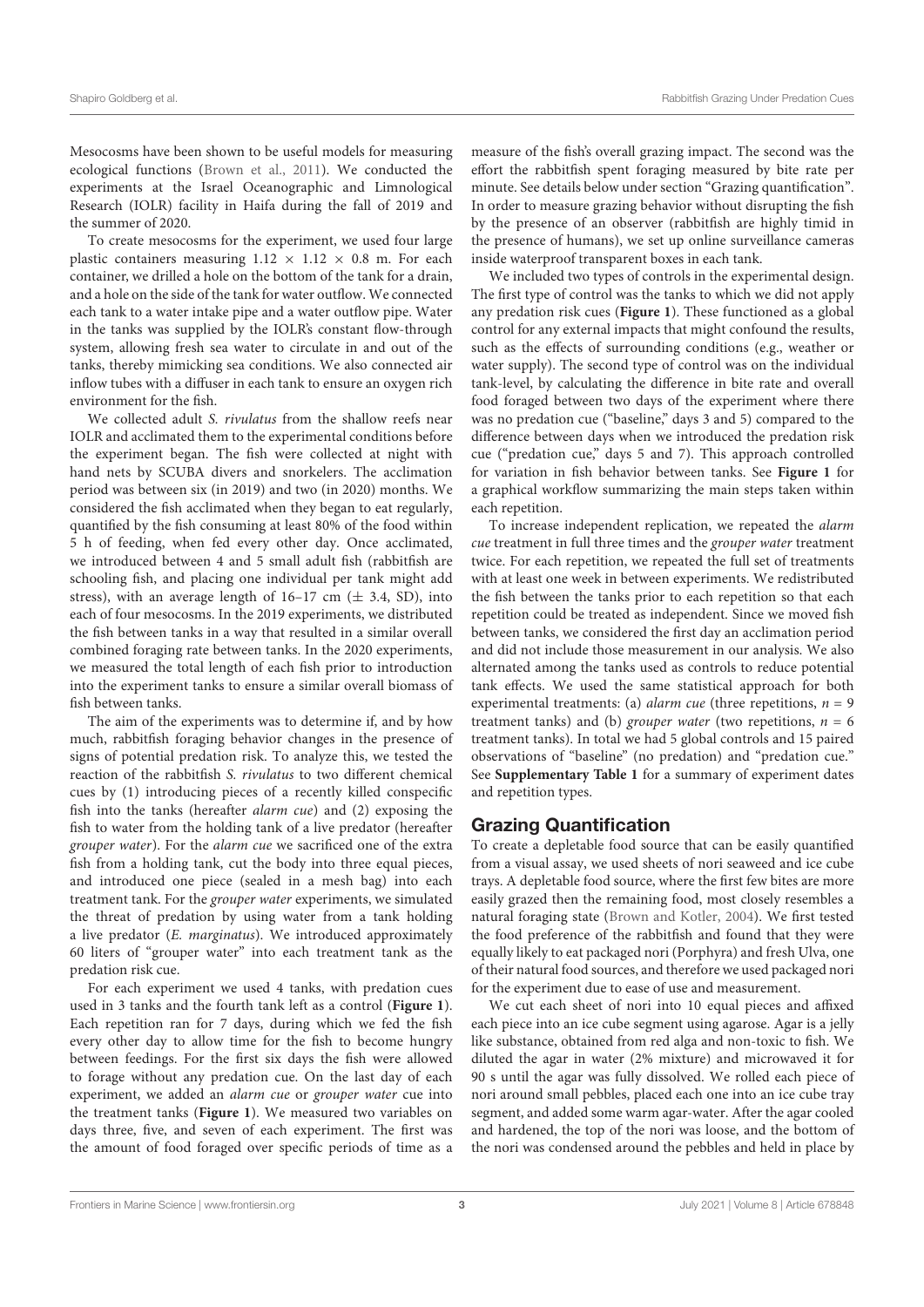

the agar. In this way, the initial efforts of the fish to graze were more productive than any continuing effort, which resembles their natural feeding environment.

The food trays were comprised of ten equal pieces of seaweed, one in each ice cube segments. At each interval, we further quantified the portion of seaweed remaining in each ice cube segment on a scale of 0–3. This allowed us to estimate the overall proportion of seaweed remaining in each tank at each measurement time on a scale of 0–30 (10 ice cubes per tank  $\times$  3 portions per ice cube). We assigned a value of 0/1 to each algae portion at each observation time (30 per tank, where 0 indicated a portion that was eaten, and 1 indicated a portion of food that remained). As we did not retain data on the fate of each individual ice cube segment, this was done by dividing the total number of algae portions remaining on each tray by the total original number of algae portions under the assumption that grazing was even across ice cube segments.

A single ice cube tray with 10 pieces of nori was placed within each tank. For each day of the experiment when the fish were fed, we cleaned the food trays and replenished the nori before replacing the trays into the tanks. In each repetition, on each measurement day, we recorded the fish bite rate per minute at 15, 45, and 105 min, and the overall consumption of seaweed by the fish at 15, 45, 75, 105, 135, and 165 min after introducing the food tray.

#### Statistical Analysis Bite Rate

To assess the impact of the predation cue on bite rate, we ran a linear model using the following formula:  $\Delta$  Bites  $\sim$  Predator + Time + random(Tank). Here  $\Delta$ Bites refers to the difference in bite rate between two consecutive measurement days in the experiment. Predator indicates whether the measurement is for the *baseline* (Predator = No; difference between first two measurement days without predation cue, days 3 and 5; see **Figure 1**) or *predation cue* (Predator = Yes, difference between measurement days 5 and 7, where day 5 has no predation cue and day 7 has a predation cue), and Tank is the unique tank number for each tank and repetition. We also added the effect of Time on the model where Time indicates the time of observation (15, 45, or 105 min after introduction of the food), and checked for a potential Predator  $\times$  Time interaction. We ran this model only on the treatment tanks, and separately for the two types of treatment: *alarm cue* and *grouper water*.

We ran an additional linear model to confirm that the global controls (the non-treatment tanks) were not significantly different from the treatment tanks on days without predation cues to eliminate the possibility of external confounding effects. We used the formula:  $\Delta$ Bites  $\sim$  Category + Time + random(Tank). Here Category refers to the status of the Tank, whether it was a treatment tank or a control tank. For *alarm cue*, treatment tanks *n* = 9 and control tanks *n* = 3. For *grouper water*, treatment tanks *n* = 6 and control  $tanks n = 2.$ 

#### Overall Consumption

To test whether overall consumption changed under the presence of predation risk cues, we used two statistical models, a linear model and a survival model.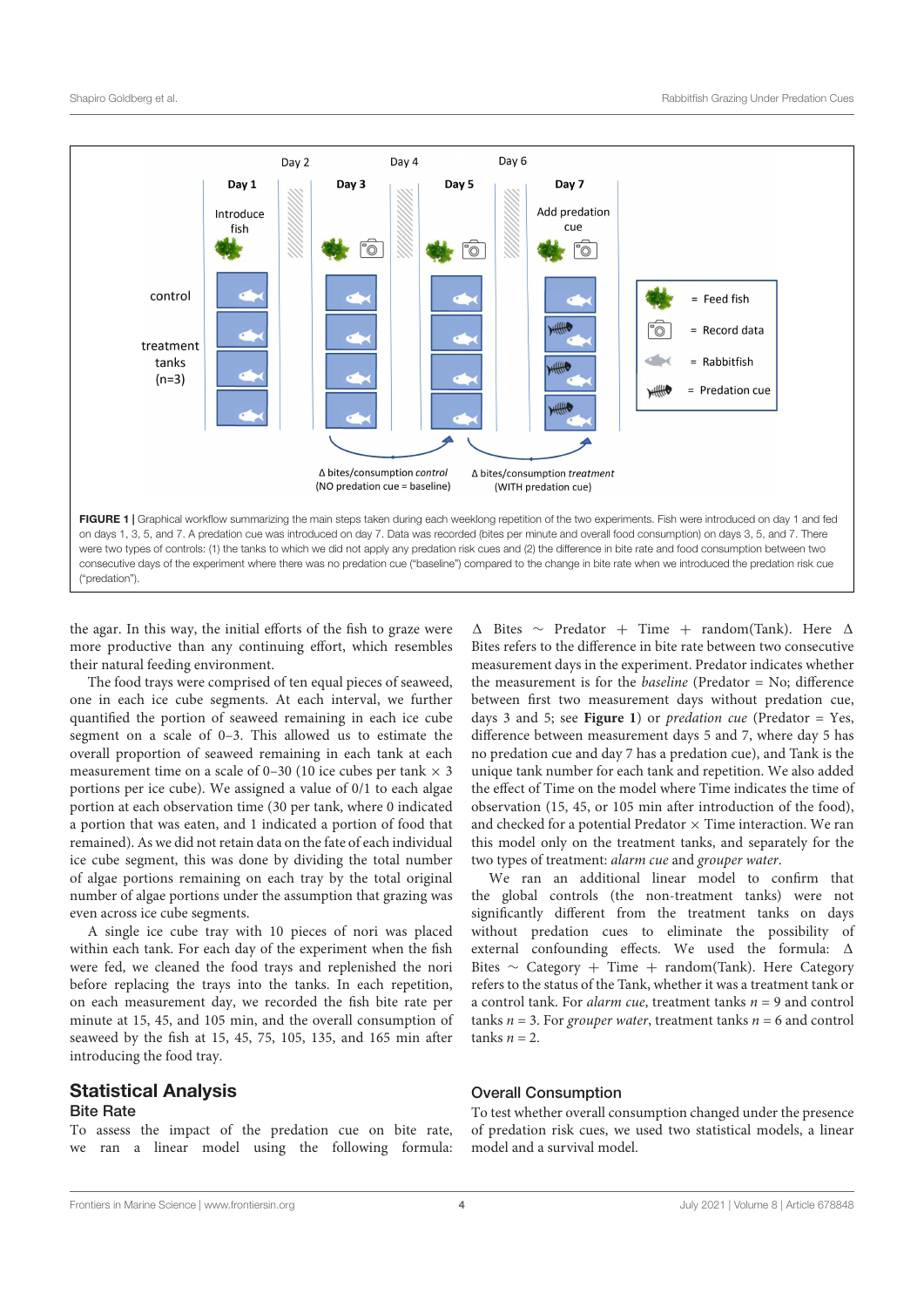For the linear model, we used the number of food portions remaining at each time in each measurement day as a continuous response variable between 0 and 30 (10 ice cubes per tank, 3 portions per ice cube). Time indicates the time of observation: 15, 45, 75, 105, 135, and 165 min after feeding. We added Predator as a categorical variable, and Time as a continuous variable. We also added Tank as a random effect. As with the bite rate, we compared the change in food remaining between two consecutive measurement days in the experiment without predation cues (days 3 and 5; see **Figure 1**) versus the change between days with predation cues (days 5 and 7, where day 5 has no predation cue and day 7 has a predation cue). Specifically, we were interested in examining if the amount of food remaining changed over time differently in the tanks with predation cues verses the tanks without predation cues and therefore focused on the interaction between predator and time as in the following formula:

 $\Delta$  Food remaining  $\sim$  Predator  $\times$  Time  $+$  random(Tank).

Here " $\Delta$  Food remaining" is the difference in the number of portions of food remaining in the tray between days (from 0–30 portions, 1 tray per Tank). We ran the full analysis separately for the two types of treatments: *alarm cue* and *grouper water*.

The second analysis on overall consumption was a survival model. We created survival curves showing the probability of each portion of food "surviving" a given amount of time, comparing *baseline* (no predation cue) and *predation cue* for each treatment tank. We used the survfit function in the "survivor" package in R (Therneau, 2020) to create the survival curves. The survfit function uses the Kaplan-Meier method to estimate a survival curve which predicts the probability that each patient (here: portion of food) will survive past time "t." We then used a log rank test to compare the survival curves of the *baseline* and *predation cue* to see if they differed significantly. For the log rank test, we included Tank (a unique tank number for each tank and repetition) as a random effect. Finally, we used the Cox regression to estimate an overall effect size using the hazard ratio ("HR") where HR represents the ratio of the chance a portion of food would be eaten under treatment conditions (predation cue) to the chance a portion of food would be being eaten under control conditions (the baseline period) at any specific point in time. An HR of less than 1 indicates a reduced hazard and an HR over 1 indicates an increased hazard. We ran the full analysis separately for the two types of treatments: *alarm cue* and *grouper water*. For both analyses we qualitatively examined the differences between the global control and the treatment tanks, to eliminate the possibility of external confounding effects.

## RESULTS

We found that introducing an *alarm cue* led to a significant decrease in both bite rate per minute and overall food consumption in the treatment tanks. The rabbitfish in the treatment tanks had an overall lower bite rate per minute when exposed to a chemical *alarm cue* released by a recently killed conspecific fish (Predator effect:  $p = 0.008$ ; Table 1). There was

no significant interaction of observation time on change in bite rate ( $p = 0.4834$ ) and therefore we report only the basic additive model. In addition, there was no significant difference between change in bite rates per day in the control tanks and in the treatment tanks on days without a predation cue (Category effect: *p* = 0.981; **Figure 2**).

The reduction in bite rate is supported by findings that overall food consumption by rabbitfish was also lower in the presence of the *alarm cue.* In the linear model, there was a higher percentage of food portions remaining over time, i.e., lower foraging impact, in treatment tanks with an *alarm cue* than in tanks with no predation cue (**Figure 3**), confirmed by the lower change in food consumption over time between consecutive days with no predation cue (Predator  $\times$  Time:  $p < 0.001$ ; **Table 2**). Survival curves produced using the Kaplan-Meier method were also significantly different from each other (log rank test  $p < 0.0001$ ) and showed a reduction in the percent of food eaten under the *alarm cue* (**Figure 4**). The hazard ratio was 0.28, implying that around 28% of food that would have been eaten without a predation cue is eaten in the presence of the *alarm cue* (**Table 3**).

This general effect results from divergent trends between tanks. In five of the nine tanks, fish showed a significant decrease in food survival in days with the predation cue relative to days without it. In the other four tanks there was a small and nonsignificant effect. Results of food survival by tank can be found in the **Supplementary Figure A**.

We found no reduction in either bite rate or food consumption when using *grouper water* from the tank of a live predator to simulate predation. There was no significant change in bite rate (Predator effect:  $p = 0.438$ ; Table 1 and **Figure 2**). For food consumption, using a linear model we found no interaction between Predation and Time (Predator  $\times$  Time: *p* = 0.209; **Table 2**) and a small *increase* in overall food grazed under predation with this predation risk cue using Kaplan-Meier survival curves. Although the difference in survival curves is significant (Grouper Water:  $p = 0.001$ ; **Table 3**), the actual difference is negligible (Figure 4).

## **DISCUSSION**

The results of the experiments indicate that *alarm cue*s significantly impact rabbitfish foraging activities, as measured by changes in the overall amount of food consumed and the bite rate per minute. Interestingly, we found that the rabbitfish reacted differently to different chemical cues of potential predation risk. There was a significant change in foraging activity when the rabbitfish were exposed to chemical alarm cues released by a recently killed conspecific fish. However, there was no noticeable change in foraging behavior when they were exposed to water from a tank holding a live predator (*Epinephelus marginatus*).

While the general pattern of predation risk impacts on foraging is well known (Brown and Kotler, 2004; Laundre et al., 2010), it had not been tested previously for rabbitfish. Rabbitfish are invasive in the Mediterranean and their intensive grazing has been shown to damage the local algae communities (Sala et al., 2011; Verges et al., 2014). The stress of alien species on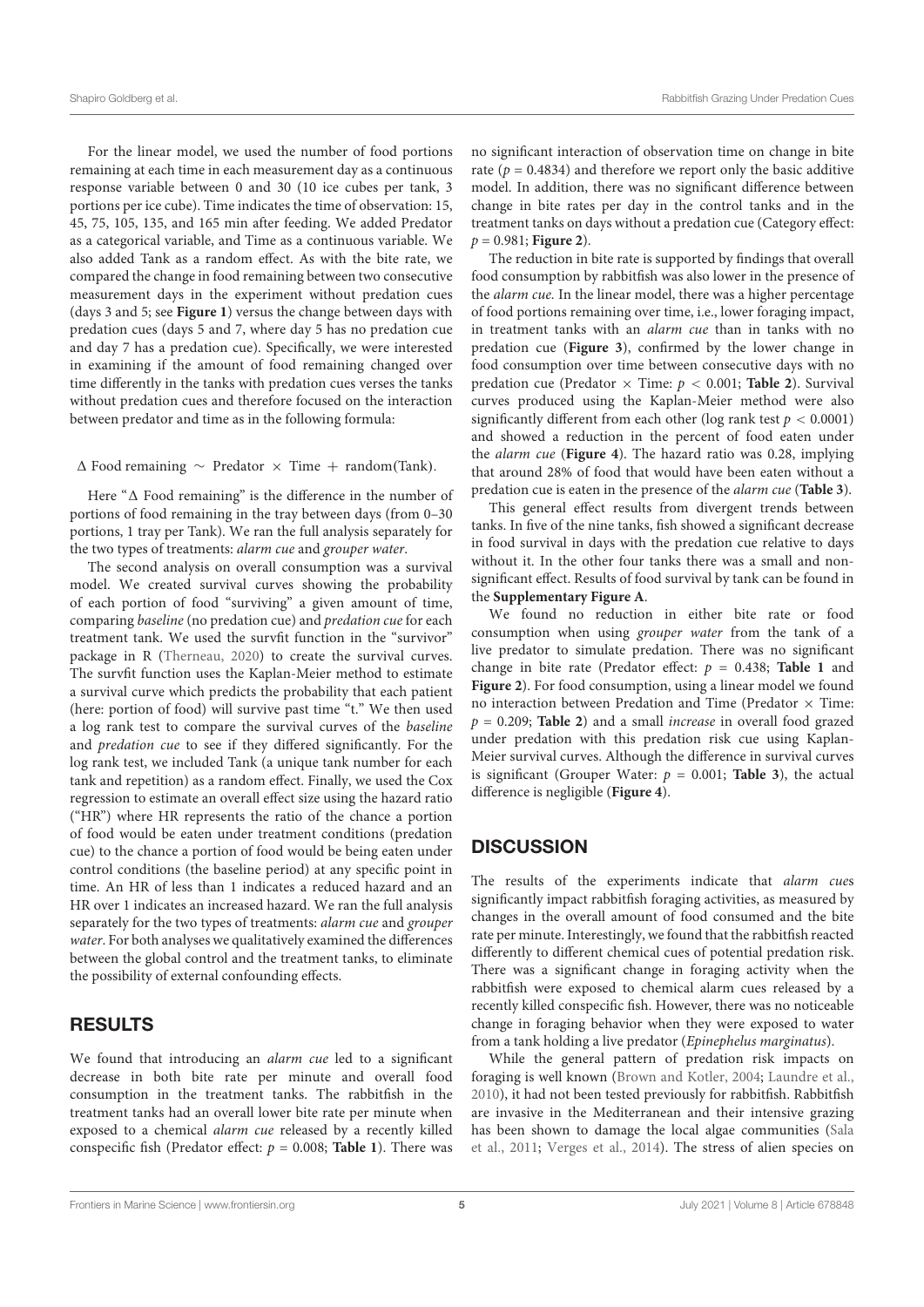| <b>Predictors</b>     | <b>Estimate</b> | Std. Error | Df    | t value |       | $R^2$                 |
|-----------------------|-----------------|------------|-------|---------|-------|-----------------------|
|                       |                 |            |       |         |       |                       |
|                       |                 |            |       |         |       | $R^2m = 0.176$        |
| Predator = Yes        | (24.510)        | 8.606      | 27.0  | (2.848) | 0.008 |                       |
| Time (45 min)         | 3.651           | 9.362      | 27.0  | 0.390   | 0.700 |                       |
| Time (105 min)        | 1.500           | 12.570     | 27.0  | 0.119   | 0.906 |                       |
| (Intercept)           | 13.417          | 8.247      | 27.0  | 1.627   | 0.115 | $R^2m = 0.018$        |
| <b>Predator = Yes</b> | (6.500)         | 8.247      | 27.0  | (0.788) | 0.438 |                       |
| Time (45 min)         | 0.667           | 10.101     | 27.0  | 0.066   | 0.948 |                       |
| Time (105 min)        | 0.583           | 10.101     | 27.0  | 0.058   | 0.954 |                       |
|                       | (Intercept)     | 2.255      | 7.617 | 27.0    | 0.296 | Pr ( >  t  )<br>0.769 |

TABLE 1 | Summary of model results for the change in bite rates using the formula:  $\Delta$  Bites ~ Predator + Time + (1) Tank).

*Here R2 refers to the marginal R2 and reflects the variance explained by the fixed effects.*



marine ecosystems may also decrease resilience to sea warming (Corrales et al., 2018). The results presented in this study show that this detrimental overgrazing might be partially mitigated by the presence of predators whose predation activities produce an alarm cue which may reduce the foraging activity of the surviving fish. Another way of looking at this is that the Mediterranean Sea currently suffers from a synergy between having fewer predators and new grazers with high abundance.

There has been little research on how fishing protection inside MPAs affects the overall ecological impact of invasive species (Iacarella et al., 2019). The results of this study support the potential effectiveness of MPAs to indirectly mitigate the impact of invasive herbivorous species through trophic cascades, showing yet another benefit of MPAs as an effective tool to protect and restore healthy ecosystems. By limiting fishing, MPAs specifically protect commercially valuable, often larger predatory fish, the same fish that prey on rabbitfish. The higher density of predators inside MPAs (Giakoumi et al., 2017; Rilov et al., 2018; Lazarus et al., 2020) can change the foraging behavior of rabbitfish and through that mitigate their negative impact, thereby preserving the algae and seagrass that rabbitfish eat.

Our results were obtained from mesocosms experiments and hence are only the first step in understanding the ability of predators to reduce the impact of rabbitfish under natural settings. For example, the limited volume of water within mesocosms may have increased the signal of the alarm cue on rabbitfish foraging compared to that observed in nature. Indeed, there have been mixed results about the impact of MPAs on trophic cascades (Shears and Babcock, 2002, 2003; Byrnes et al., 2006; Malakhoff and Miller, 2021). It is likely we will only understand the full potential of MPAs to control invasive species once more MPAs become better enforced and more mature (Giakoumi et al., 2019a). Performing field studies to compare the foraging *in situ* and over longer temporal duration in the presence of predation cues could show the cascading impact of predation on foraging activity in the context of a more complex and realistic environment.

There are a number of possible reasons for why the fish did not react to the presence of the *grouper water* as opposed to the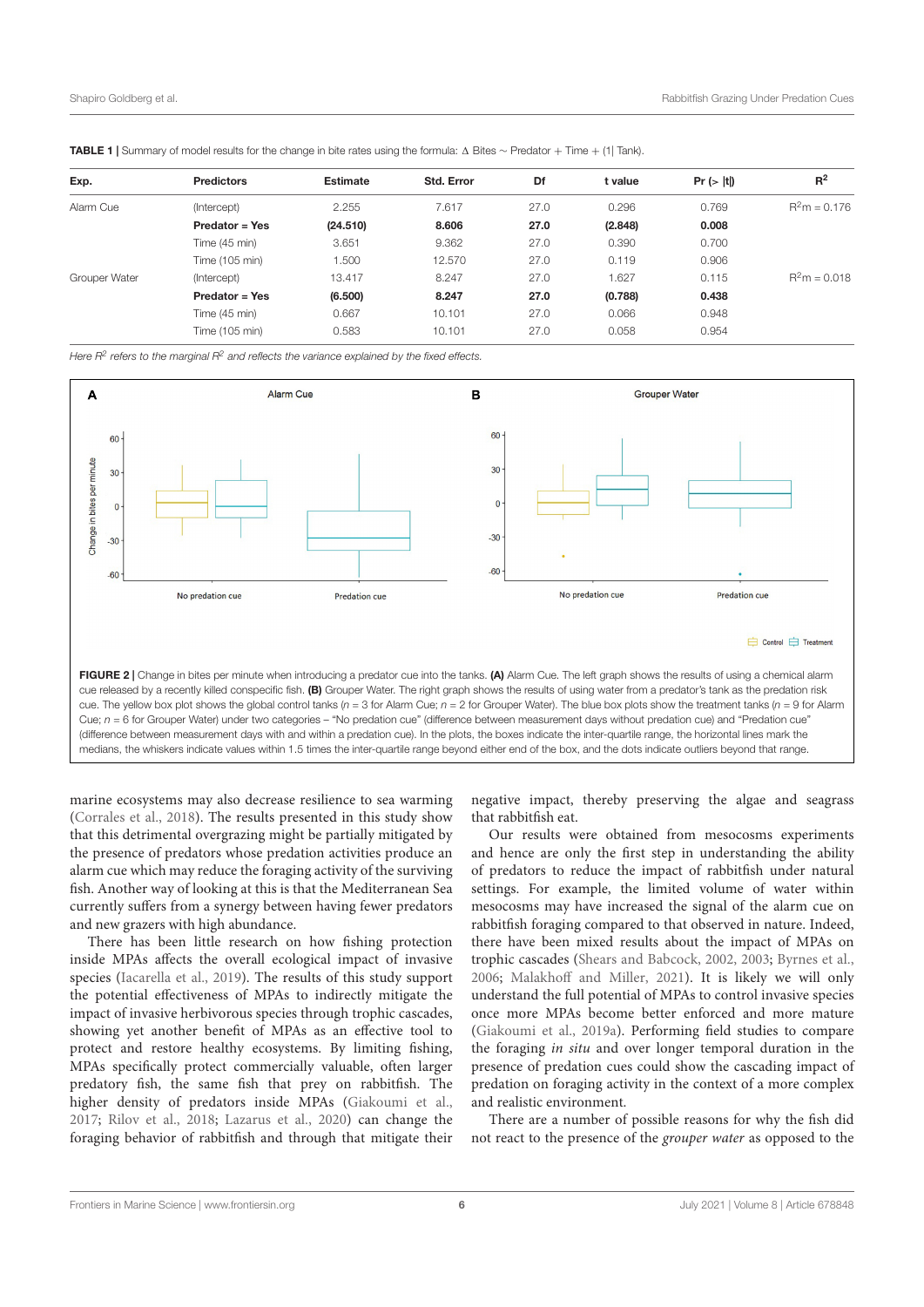

FIGURE 3 | Change in number of food portions remaining (out of 30) over time when introducing a predation cue compared to no cue. The dots represent the amount of food remaining at specific times (min) after food was introduced. Note that for illustrative purposes, the data shown here is actual food portions remaining over time, and not the change between days of food portions remaining over time used for analysis. The lines show the linear regression and the shading represents the 95% confidence intervals. Red dots and lines show the baseline food survival. Blue dots and lines show the food survival with treatment. Data shown for (A) Alarm Cue and (B) Grouper Water. Note that a higher percentage of food remaining implies a lower foraging impact. Only the Alarm Cue ("A") showed an interaction between time and predation cue (*p <* 0.001).

**TABLE 2** | Summary of linear model results for change in food consumption using the formula:  $\Delta$  Food remaining  $\sim$  Predator  $\times$  Time  $+$  (1) Tank).

| Exp.          |                        | Value    | <b>Std.Error</b> | DF  | t-value  | p-value | $R^2$                         |
|---------------|------------------------|----------|------------------|-----|----------|---------|-------------------------------|
| Alarm Cue     | (Intercept)            | 0.338    | 1.400            | 132 | 0.241    | 0.810   | $R^2m = 0.385$ $R^2c = 0.504$ |
|               | Predator               | 0.541    | 1.539            | 132 | 0.352    | 0.726   |                               |
|               | Time                   | $-0.005$ | 0.010            | 132 | $-0.500$ | 0.618   |                               |
|               | Predator $\times$ Time | 0.071    | 0.014            | 132 | 5.252    | < 0.001 |                               |
| Grouper Water | (Intercept)            | $-2.301$ | 1.188            | 87  | $-1.938$ | 0.056   | $R^2m = 0.026$ $R^2c = 0.026$ |
|               | Predator               | $-1.060$ | 1.680            | 87  | $-0.631$ | 0.530   |                               |
|               | Time                   | $-0.004$ | 0.011            | 87  | $-0.422$ | 0.674   |                               |
|               | Predator $\times$ Time | 0.019    | 0.015            | 87  | 1.266    | 0.209   |                               |

*R2m is the marginal R2 and reflects the variance explained by the fixed effects. R2c is the conditional R2 and reflects the variance explained by the entire model, including Tank as a random effect.*

*alarm cue.* It is possible that the chemical cues released by the predator into the water were simply not concentrated enough to elicit a response. Alternatively, the rabbitfish might react to the presence of other predators, but not specifically to *E. marginatus,* or to the presence of this predator when it is alone. A study of trophic cascades in kelp forests showed that predator diversity was key to controlling the effects of herbivores on community structure (Byrnes et al., 2006). In the Mediterranean, rabbitfish predators include fish from the grouper family as well as other native predator species such as the greater amberjack (*Seriola dumerili*), bluefish (*Pomatomus saltatrix*), Mediterranean moray (*Muraena helena*), and the Common dentex (*Dentex dentex*) (Giakoumi et al., 2019b). Other combinations of chemical cues from these predators may have elicited a behavioral response in the rabbitfish.

An additional possibility is that rabbitfish would not react to the presence of *any* specific predator or combination of predators, but only to a chemical alarm cue released from conspecific individuals during a predator attack. The ability of fish to associate a specific predator's odor with predation is likely a learned behavior associated with the proximately of predator odor to chemical alarm cues (Brown, 2003; Mitchell et al., 2015). Since these fish were collected from areas with few large groupers that posed a risk, it is likely the rabbitfish did not learn to be wary of groupers. In addition, a recent experiment showed that changes in crayfish behavior as a result of predator odors were dependent on both the prey familiarity with the predator, based on previous exposure, and the actual diet of the predator (Beattie and Moore, 2018), supporting the idea that the presence of a potential predator alone may not be enough to trigger an effect. One possible implication is that if only certain predators are present, or if the predator's main diet is composed of other prey species, their presence alone may not be sufficient to impact rabbitfish foraging behavior. Finally, it is possible that the rabbitfish would respond more strongly to visual cues than to odor.

We also found significant variation in the reaction of each tank's fish to the presence of predation cues, where some tanks did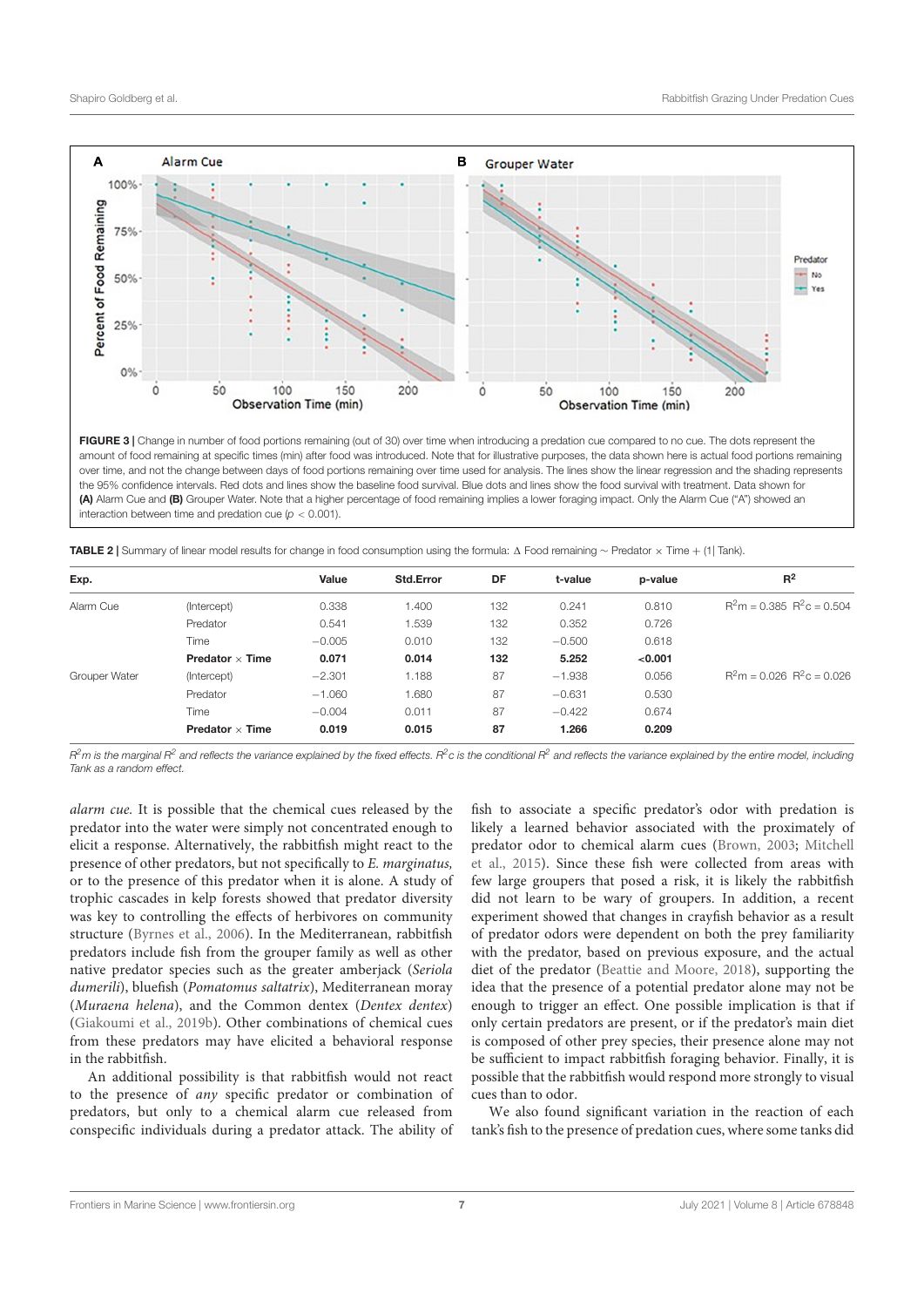

TABLE 3 | Summary of the Cox mixed-effects model fit by maximum likelihood for the impact on food consumption using the formula: Survival  $\sim$  Predator  $+$ (1| Tank).

| <b>Experiment</b> | Coef     | Exp(coef) | Se (coef) |          |          |
|-------------------|----------|-----------|-----------|----------|----------|
| Alarm Cue         | $-1.263$ | 0.2828    | 0.1045    | $-12.09$ | < 0.0001 |
| Grouper Water     | 0.4473   | 1.5642    | 0.1364    | 3.279    | 0.001    |

*Exp(coef) is the hazard ratio of the model.*

not show any reduction in food consumption under treatment conditions (**Supplementary Figure 1**). This may be partially explained by variation in signal strength. Although efforts were made to ensure that all fish tanks received the same magnitude of alarm cue, for example by dividing fish pieces equally and including some fish guts in each tank, it is possible that some tanks received a stronger signal. Alternatively, this variation among tanks may indicate that individuals react differently to predation risk. Variation in vigilance and other anti-predator behaviors have been shown to directly translate into variations in individual survival and are thus traits that can be selected for (Steinhoff et al., 2020).

These differences among individual fish and between different predation cues support previous findings that prey reactions to predator risk can vary based on many variables, including individual fitness, resource availability, and predator type (Sheriff et al., 2020). In addition, these experiments were only run on *S. rivulatus,* one of the two invasive rabbitfish species in the Mediterranean. Since *S. rivulatus* and *S. luridus* both show adaptation to different food sources (Lundberg and Golani, 1995), it is possible that the different species would react differently to predation risk.

Prey use multiple strategies to mitigate their predation risk (Sansom et al., 2009; Kotler et al., 2010). In this experiment it is difficult to tease apart the strategies of avoidance and vigilance as the fish were not able to choose between multiple foraging spots, and therefore were less able to *avoid* the predation cue. In addition, since there was a strong signal in both overall consumption and bite rate, there is no way to conclusively say if the fish spend less time foraging (avoidance) or they foraged less efficiently (vigilance). If instead, for example, the bite rate had remained unchanged, but there was lower overall food consumption under predation, it would suggest vigilance rather than avoidance.

The strong reaction of rabbitfish to chemical alarm cues suggests that the higher density of predators within MPAs may in fact mitigate the impact of these invasive species. Outside of MPAs, predator presence can also be encouraged through the use of artificial habitats and specific fishing bans. In addition, predation cues might be used directly as a management tool, that is, be artificially introduced to specific environments, even when few predators are present, in order to reduce rabbitfish grazing. Further research into the differences between types of predation cues and prey mitigation strategies could help determine how best to use these results to manage the ecological impacts caused by invasive rabbitfish under natural settings, especially in hotspots of highly impacted areas (Katsanevakis et al., 2016). Ultimately, this information can be used to manage the ecological impacts caused by invasive rabbitfish, both inside and outside of marine reserves.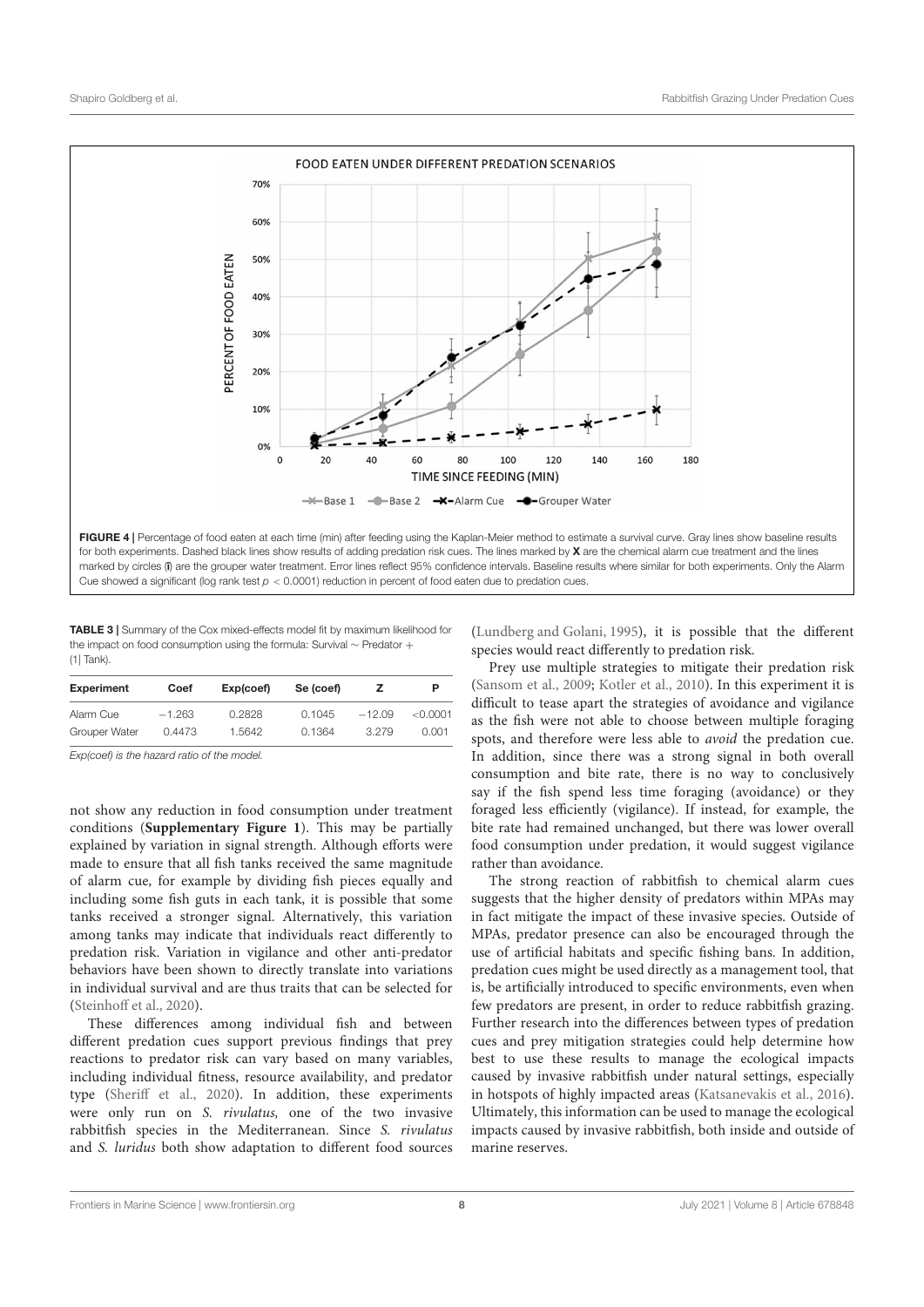## DATA AVAILABILITY STATEMENT

The raw data supporting the conclusions of this article will be made available by the authors, without undue reservation.

## ETHICS STATEMENT

The animal study was reviewed and approved by the Israel Oceanographic and Limnological Research Ethics Committee. Permit# F1933.

## AUTHOR CONTRIBUTIONS

SV and JB conceived of the framework project of which these experiments were one part. DSG, JB, and GR conceived of and planned the experiments. DSG carried out the experiments, analyzed the data with support from JB, and took the lead in writing the manuscript. GR helped supervise the project. All authors provided critical feedback and helped shape the research, analysis, and manuscript.

## **REFERENCES**

- Abrams, P. A. (1995). Implications of dynamically variable traits for identifying, classifying, and measuring direct and indirect effects in ecological communities. *Am. Nat.* 146, 112–134. doi: 10.1086/285789
- Aronov, A., and Goren, M. (2008). Ecology of the mottled grouper (*Mycterropeca rubra*) in the Eastern Mediterranean. *Electron. J. Ichthyol.* 2, 43–55.
- Azzurro, E., Tuset, V. M., Lombarte, A., Maynou, F., Simberloff, D., Rodríguez-Pérez, A., et al. (2014). External morphology explains the success of biological invasions. *Ecol. Lett.* 17, 1455–1463. doi: 10.1111/ele.12351
- Beattie, M. C., and Moore, P. A. (2018). Predator recognition of chemical cues in crayfish: diet and experience influence the ability to detect predation threats. *Behaviour* 155, 505–530. doi: 10.1163/1568539x-00003501
- Belmaker, J., Brokovich, E., China, V., Golani, D., and Kiflawi, M. (2009). Estimating the rate of biological introductions: Lessepsian fishes in the Mediterranean. *Ecology* 90, 1134–1141. doi: 10.1890/07-1904.1
- Belmaker, J., Parravicini, V., and Kulbicki, M. (2013). Ecological traits and environmental affinity explain Red Sea fish introduction into the Mediterranean. *Glob. Chang. Biol.* 19, 1373–1382. doi: 10.1111/gcb.12132
- Brandl, S. J., and Bellwood, D. R. (2014). Individual-based analyses reveal limited functional overlap in a coral reef fish community. *J. Anim. Ecol.* 83, 661–670. doi: 10.1111/1365-2656.12171
- Brandl, S. J., and Bellwood, D. R. (2015). Coordinated vigilance provides evidence for direct reciprocity in coral reef fishes. *Sci. Rep.* 5, 1–13.
- Brown, G. E. (2003). Learning about danger: chemical alarm cues and local risk assessment in prey fishes. *Fish and Fisheries* 4, 227–234. doi: 10.1046/j.1467- 2979.2003.00132.x
- Brown, J. S., and Kotler, B. P. (2004). Hazardous duty pay and the foraging cost of predation. *Ecol. Lett.* 7, 999–1014. doi: 10.1111/j.1461-0248.2004.00661.x
- Brown, J. S., Laundre, J. W., and Gurung, M. (1999). The ecology of fear: optimal foraging, game theory, and trophic interactions. *J. Mammal.* 80, 385–399. doi: 10.2307/1383287
- Brown, L. E., Edwards, F. K., Milner, A. M., Woodward, G., and Ledger, M. E. (2011). Food web complexity and allometric scaling relationships in stream mesocosms: implications for experimentation. *J. Anim. Ecol.* 80, 884–895. doi: 10.1111/j.1365-2656.2011.01814.x
- Byrnes, J., Stachowicz, J. J., Hultgren, K. M., Randall Hughes, A., Olyarnik, S. V., and Thornber, C. S. (2006). Predator diversity strengthens trophic cascades in kelp forests by modifying herbivore behaviour. *Ecol. Lett.* 9, 61–71.

## FUNDING

This research was part of the EXOFISHMED project funded by the ANR (grant ANR- 17-CE32-0003), a project-based funding agency for research in France.

## ACKNOWLEDGMENTS

We would like to thank Dar Golomb, Erez Yeruham, and Shahar Malamud for their help in setting up the mesocosm and catching the fish. We would also like to thank all the members of the Belmaker Lab for their generous help, and particularly to Sarah Ohayon, Tal Gavriel, and Nitzan Yitzchak for help feeding the fish; Renanel Pickholtz for help with the experimental design, and Itai Granot for help with the analysis.

## SUPPLEMENTARY MATERIAL

The Supplementary Material for this article can be found online at: https://www.frontiersin.org/articles/10.3389/fmars. 2021.678848/full#supplementary-material

- Castellanos-Galindo, G. A., Robertson, D. R., and Torchin, M. E. (2020). A new wave of marine fish invasions through the Panama and Suez canals. *Nat. Ecol. Evol.* 4, 1444–1446. doi: 10.1038/s41559-020-01301-2
- Catano, L. B., Rojas, M. C., Malossi, R. J., Peters, J. R., Heithaus, M. R., Fourqurean, J. W., et al. (2016). Reefscapes of fear: predation risk and reef hetero-geneity interact to shape herbivore foraging behaviour. *J. Anim. Ecol.* 85, 146–156. doi: 10.1111/1365-2656.12440
- Chivers, D. P., and Smith, R. J. F. (1998). Chemical alarm signalling in aquatic predator-prey systems: a review and prospectus. *Écoscience* 5, 338–352. doi: 10.1080/11956860.1998.11682471
- Claudet, J., Loiseau, C., Sostres, M., and Zupan, M. (2020). Underprotected marine Protected areas in a global biodiversity hotspot. *One Earth* 2, 380–384. doi: 10.1016/j.oneear.2020.03.008
- Coll, M., Piroddi, C., Steenbeek, J., Kaschner, K., Ben Rais Lasram, F., Aguzzi, J., et al. (2010). The biodiversity of the Mediterranean Sea: estimates, patterns, and threats. *PLoS One* 5:e11842. doi: 10.1371/journal.pone.0011842
- Corrales, X., Coll, M., Ofir, E., Heymans, J. J., Steenbeek, J., Goren, M., et al. (2018). Future scenarios of marine resources and ecosystem conditions in the Eastern Mediterranean under the impacts of fishing, alien species and sea warming. *Sci. Rep.* 8, 1–16. doi: 10.1079/9781786390981.0001
- Dunn, R. P., Altieri, A. H., Miller, K., Yeager, M. E., and Hovel, K. A. (2018). Contrasting behavioral responses to predatory risk cues reflect different foraging strategies in two Caribbean sea urchins. *Mar. Ecol. Prog. Ser.* 604, 187–198. doi: 10.3354/meps12733
- Fox, R. J., and Bellwood, D. R. (2013). Niche partitioning of feeding microhabitats produces a unique function for herbivorous rabbitfishes (Perciformes, Siganidae) on coral reefs. *Coral Reefs* 32, 13–23. doi: 10.1007/s00338-012- 0945-5
- Galil, B. S., Boero, F., Campbell, M. L., Carlton, J. T., Cook, E., Fraschetti, S., et al. (2015). 'Double trouble': the expansion of the Suez Canal and marine bioinvasions in the Mediterranean Sea. *Biological Invasions* 17, 973–976. doi: 10.1007/s10530-014-0778-y
- Giakoumi, S., Pey, A., Di Franco, A., Francour, P., Kizilkaya, Z., Arda, Y., et al. (2019a). Exploring the relationships between marine protected areas and invasive fish in the world's most invaded sea. *Ecol. Appl.* 29, e01809.
- Giakoumi, S., Pey, A., Thiriet, P., Francour, P., and Guidetti, P. (2019b). Patterns of predation on native and invasive alien fish in Mediterranean protected and unprotected areas. *Mar. Environ. Res.* 150:104792. doi: 10.1016/j.marenvres. 2019.104792

Frontiers in Marine Science | www.frontiersin.org | Note | www.frontiersin.org | Note | Note | Article 678848